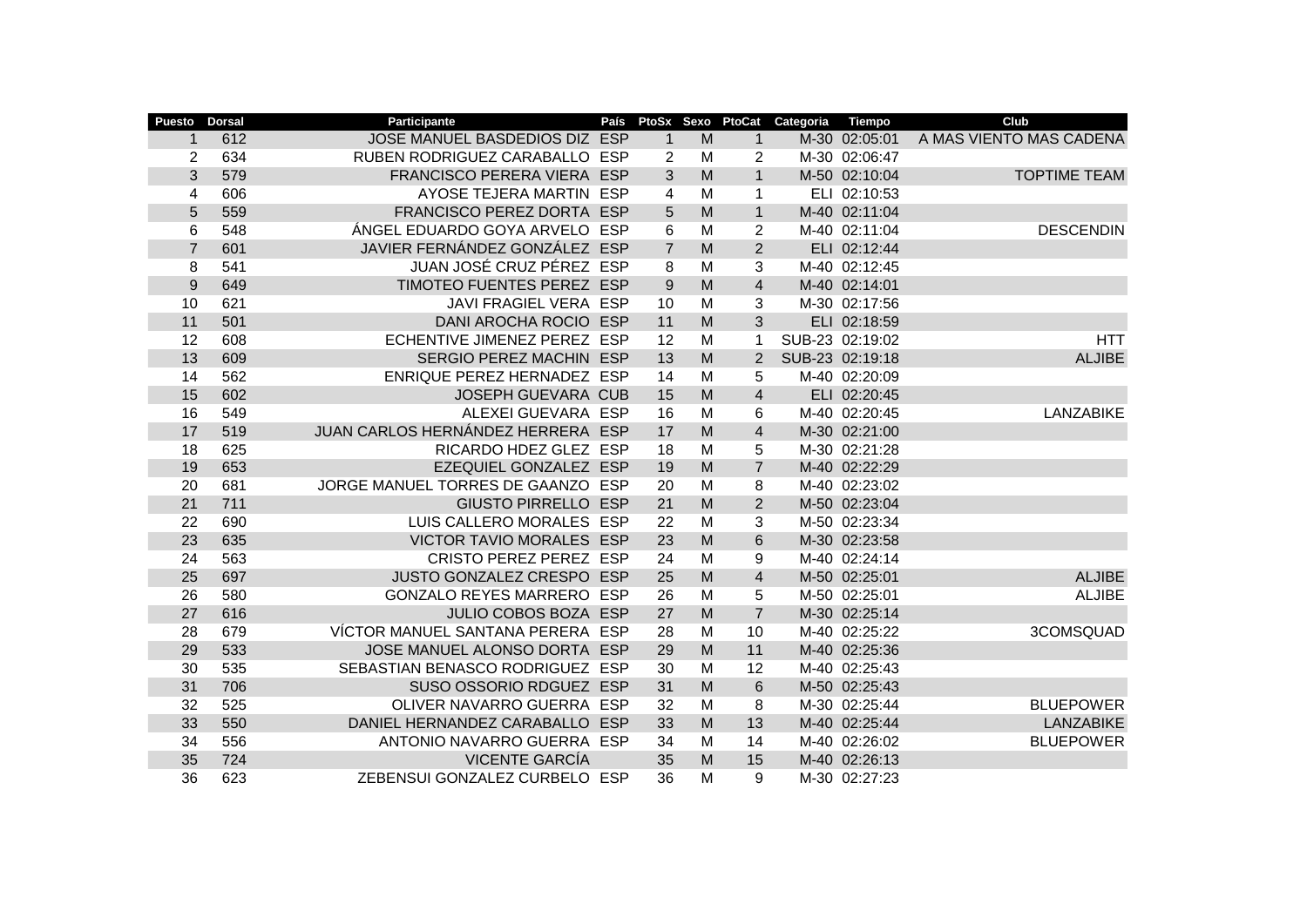| 37 | 639 | ALFREDO ALBERTO PÉREZ ESP            | 37             | M           | 16             | M-40 02:29:05   | <b>TRIDAN</b>              |
|----|-----|--------------------------------------|----------------|-------------|----------------|-----------------|----------------------------|
| 38 | 574 | DIEGO DE LA BARRERA GARCIA ESP       | 38             | M           | $\overline{7}$ | M-50 02:29:16   | A MAS VIENTO MAS CADENA    |
| 39 | 714 | PEDRO MIGUEL RODRÍGUEZ RODRÍGUEZ ESP | 39             | M           | 8              | M-50 02:29:17   |                            |
| 40 | 720 | RAFAEL NAVARRO MARRERO ESP           | 40             | M           | 10             | M-30 02:29:24   | <b>BLUE POWER</b>          |
| 41 | 513 | JOSE TOMAS GALINDO DELGADO ESP       | 41             | M           | 11             | M-30 02:29:28   |                            |
| 42 | 553 | TOMAS MIRANDA SIVERIO ESP            | 42             | M           | 17             | M-40 02:29:31   | <b>GOMERA</b>              |
| 43 | 641 | ESTEBAN CABRERA GUILLEN ESP          | 43             | M           | 18             | M-40 02:29:31   |                            |
| 44 | 671 | <b>JONAY OSSORIO ESP</b>             | 44             | M           | 19             | M-40 02:29:31   |                            |
| 45 | 527 | LEANDRO YERAY PADRÓN ARTEAGA ESP     | 45             | M           | 12             | M-30 02:29:57   | <b>GOMERA</b>              |
| 46 | 524 | RAYCO MARTÍN PÉREZ ESP               | 46             | M           | 13             | M-30 02:29:58   | <b>SYNDICATE KING BIKE</b> |
| 47 | 678 | CRISTOBAL SANCHEZ FERRER ESP         | 47             | M           | 20             | M-40 02:31:17   |                            |
| 48 | 543 | VÍCTOR MANUEL DÍAZ RAMOS ESP         | 48             | M           | 21             | M-40 02:31:18   | <b>BEMEKIS</b>             |
| 49 | 648 | <b>JOSUÉ FELIPE CARRILLO ESP</b>     | 49             | M           | 22             | M-40 02:31:33   | <b>BLUE POWER C.C.</b>     |
| 50 | 515 | <b>JONAY GARCIA GARCIA ESP</b>       | 50             | M           | 14             | M-30 02:31:39   |                            |
| 51 | 617 | ANTONIO FAJARDO MORALES ESP          | 51             | M           | 15             | M-30 02:31:39   |                            |
| 52 | 505 | <b>LOLA FIESTAS MEX</b>              | $\overline{1}$ | F           | $\mathbf{1}$   | M-40 02:32:29   |                            |
| 53 | 668 | HAFID MIMON MOH ESP                  | 52             | M           | 23             | M-40 02:32:31   |                            |
| 54 | 518 | NOE HERNANDEZ CRUZ ESP               | 53             | M           | 16             | M-30 02:32:32   |                            |
| 55 | 529 | JAVIER PÉREZ HERNÁNDEZ ESP           | 54             | M           | 17             | M-30 02:33:12   | <b>KDANCIA</b>             |
| 56 | 528 | EFRAIN PERERA MARTIN ESP             | 55             | M           | 18             | M-30 02:33:36   |                            |
| 57 | 526 | ALBERTO PADILLA MARTIN ESP           | 56             | M           | 19             | M-30 02:33:36   | <b>TARAJAL BIKE</b>        |
| 58 | 722 | <b>CARMEN DELIA LUZ MORALES</b>      | $\overline{2}$ | $\mathsf F$ | $\overline{2}$ | M-40 02:33:54   |                            |
| 59 | 502 | ALEJANDRO RODRÍGUEZ MENDOZA ESP      | 57             | M           | $\mathbf{1}$   | JUN 02:34:21    |                            |
| 60 | 534 | JOSÉ LUIS ARMAS SÁNCHEZ ESP          | 58             | M           | 24             | M-40 02:36:49   |                            |
| 61 | 531 | DAVID SANTANA PERDOMO ESP            | 59             | M           | 20             | M-30 02:36:50   | <b>D-ROUTE BIKE</b>        |
| 62 | 545 | JAVIER GARCIA DELGADO ESP            | 60             | M           | 25             | M-40 02:36:53   |                            |
| 63 | 655 | MANUEL GONZALEZ SANTANA ESP          | 61             | M           | 26             | M-40 02:37:25   |                            |
| 64 | 705 | ALFREDO MORALES GONZALEZ ESP         | 62             | M           | 9              | M-50 02:37:43   |                            |
| 65 | 669 | SERGIO MORALES GONZALEZ ESP          | 63             | M           | 27             | M-40 02:37:43   |                            |
| 66 | 645 | MARCIAL DE LEON ACOSTA ESP           | 64             | M           | 28             | M-40 02:37:49   |                            |
| 67 | 605 | DANIEL PERDOMO MORALES ESP           | 65             | M           | 5              | ELI 02:38:06    |                            |
| 68 | 607 | DAVID PERSOMO MORALES ESP            | 66             | M           | 3              | SUB-23 02:38:06 |                            |
| 69 | 656 | ANTONIO GUTIÉRREZ PÉREZ ESP          | 67             | M           | 29             | M-40 02:38:56   |                            |
| 70 | 615 | ALBERTO CID FERNANDEZ ESP            | 68             | M           | 21             | M-30 02:39:08   | A MAS VIENTO MAS CADENA    |
| 71 | 657 | CHESCO HERNÁNDEZ PEREZ ESP           | 69             | M           | 30             | M-40 02:40:59   |                            |
| 72 | 558 | PEDRO MANUEL PERERA MARTIN ESP       | 70             | M           | 31             | M-40 02:41:01   |                            |
| 73 | 520 | RICARDO HERNÁNDEZ RODRÍGUEZ ESP      | 71             | M           | 22             | M-30 02:41:06   |                            |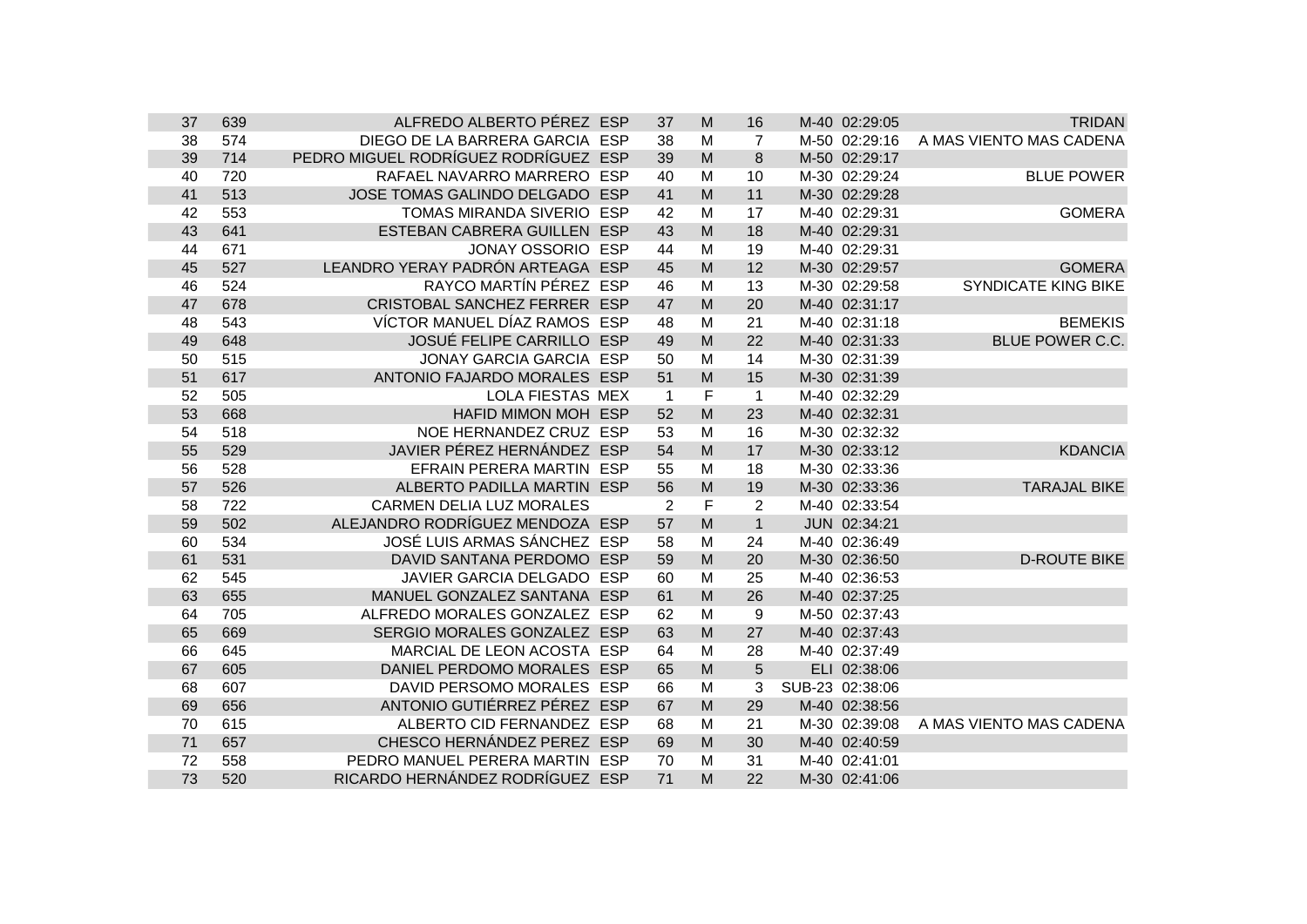| 74  | 674 | JAVIER REGULEZ LUZARDO ESP               | 72             | M                                                                                     | 32             | M-40 02:41:10 |                     |
|-----|-----|------------------------------------------|----------------|---------------------------------------------------------------------------------------|----------------|---------------|---------------------|
| 75  | 702 | HIGINIO LORENZO HERNANDEZ ESP            | 73             | $\mathsf{M}% _{T}=\mathsf{M}_{T}\!\left( a,b\right) ,\ \mathsf{M}_{T}=\mathsf{M}_{T}$ | 10             | M-50 02:41:30 |                     |
| 76  | 594 | RUTH IBAÑEZ RUIZ ESP                     | 3              | $\mathsf F$                                                                           | 3              | M-40 02:42:08 | <b>TRIDAN</b>       |
| 77  | 619 | MANUEL FERNÁNDEZ MALDONADO ESP           | 74             | $\mathsf{M}% _{T}=\mathsf{M}_{T}\!\left( a,b\right) ,\ \mathsf{M}_{T}=\mathsf{M}_{T}$ | 23             | M-30 02:43:09 |                     |
| 78  | 504 | LUNA PERDOMO RUANO ESP                   | $\overline{4}$ | $\mathsf F$                                                                           | $\overline{1}$ | M-30 02:43:21 | <b>D-ROUTE BIKE</b> |
| 79  | 629 | GIANNI MANCINI ALVAREZ ESP               | 75             | M                                                                                     | 24             | M-30 02:43:52 |                     |
| 80  | 710 | FRANCISCO FERNANDO PEREZ CEJAS ESP       | 76             | M                                                                                     | 11             | M-50 02:44:02 | <b>ALJIBE</b>       |
| 81  | 507 | ICHA QUEVEDO CABRERA ESP                 | 5              | F                                                                                     | $\overline{4}$ | M-40 02:44:03 |                     |
| 82  | 692 | FRANCISCO CURBELO MARTIN ESP             | 77             | M                                                                                     | 12             | M-50 02:44:10 |                     |
| 83  | 677 | MIGUEL ÁNGEL SALVADOR LÓPEZ ESP          | 78             | M                                                                                     | 33             | M-40 02:44:12 | <b>ALJIBE</b>       |
| 84  | 651 | JORDI GENABAT ASID ESP                   | 79             | M                                                                                     | 34             | M-40 02:44:12 |                     |
| 85  | 626 | JONAY HERNANDEZ DIAZ ESP                 | 80             | M                                                                                     | 25             | M-30 02:44:14 | <b>STELVIO TEAM</b> |
| 86  | 514 | ALEXIS GARCIA DÍAZ ESP                   | 81             | M                                                                                     | 26             | M-30 02:45:20 | PAJERO TEAM         |
| 87  | 597 | PAZ ZARZA OTAOLA ESP                     | 6              | $\mathsf F$                                                                           | 5              | M-40 02:45:25 |                     |
| 88  | 571 | VALENTÍN ALVAREZ CRUZ ESP                | 82             | M                                                                                     | 13             | M-50 02:46:10 | <b>GUAGUEROS</b>    |
| 89  | 647 | MIGUEL DE SANCHO PÉREZ ESP               | 83             | M                                                                                     | 35             | M-40 02:46:29 | <b>VADEBICIS</b>    |
| 90  | 566 | FERNANDO MANUEL RODRIGUEZ PEREZ ESP      | 84             | M                                                                                     | 36             | M-40 02:46:29 |                     |
| 91  | 683 | FRANCISCO JAVIER UMPIERREZ RODRÍGUEZ ESP | 85             | M                                                                                     | 37             | M-40 02:46:44 |                     |
| 92  | 568 | CARLOS ÁLVAREZ PEREZ ESP                 | 86             | M                                                                                     | 38             | M-40 02:48:19 | <b>BIKETERORE</b>   |
| 93  | 672 | JORGE IVÁN QUINTERO CÁRDENAS ESP         | 87             | M                                                                                     | 39             | M-40 02:48:40 |                     |
| 94  | 542 | CARLOS DE LA VEGA CAMPOS ESP             | 88             | M                                                                                     | 40             | M-40 02:48:52 |                     |
| 95  | 500 | LUIS ALEXANDER ABDUL JALBAR PEREZ ESP    | 89             | M                                                                                     | 6              | ELI 02:49:30  |                     |
| 96  | 691 | FRANCISCO JOSÉ CONCEPCIÓN RODRÍGUEZ ESP  | 90             | M                                                                                     | 14             | M-50 02:49:57 |                     |
| 97  | 544 | ALEJANDRO ESTÉVEZ RODRÍGUEZ ESP          | 91             | M                                                                                     | 41             | M-40 02:50:35 |                     |
| 98  | 611 | FRANCISCO JAVIER BADILLO ALAMINOS ESP    | 92             | M                                                                                     | 27             | M-30 02:50:53 |                     |
| 99  | 632 | OSCAR PÉREZ CABRERA ESP                  | 93             | M                                                                                     | 28             | M-30 02:51:44 |                     |
| 100 | 721 | ANA DE LEON                              | $\overline{7}$ | $\mathsf F$                                                                           | 6              | M-40 02:51:47 |                     |
| 101 | 536 | DIMITRI BETANCORT GONZALEZ ESP           | 94             | M                                                                                     | 42             | M-40 02:51:48 |                     |
| 102 | 633 | YONATHAN IBAN REYES LEMES ESP            | 95             | M                                                                                     | 29             | M-30 02:51:48 |                     |
| 103 | 592 | EVA ALONSO PÉREZ ESP                     | 8              | F                                                                                     | $\overline{7}$ | M-40 02:51:49 |                     |
| 104 | 565 | SERGIO RODRIGUEZ MEDERO ESP              | 96             | M                                                                                     | 43             | M-40 02:52:15 | <b>CUEVA ONDA</b>   |
| 105 | 547 | DAMIAN JESÚS GONZÁLEZ DONATE ESP         | 97             | M                                                                                     | 44             | M-40 02:52:38 | <b>BIKRONOS</b>     |
| 106 | 600 | <b>CRISTOFER BRITO ESP</b>               | 98             | M                                                                                     | $\overline{7}$ | ELI 02:52:38  |                     |
| 107 | 631 | SERGIO MELIAN LOPEZ ESP                  | 99             | M                                                                                     | 30             | M-30 02:52:44 |                     |
| 108 | 508 | MAESA TOLEDO VALLS ESP                   | 9              | $\mathsf F$                                                                           | 8              | M-40 02:52:51 |                     |
| 109 | 700 | ALBERTO LIMA LAGO URU                    | 100            | ${\sf M}$                                                                             | 15             | M-50 02:52:58 |                     |
| 110 | 654 | JUAN JESUS GONZALEZ DIAZ ESP             | 101            | M                                                                                     | 45             | M-40 02:53:07 |                     |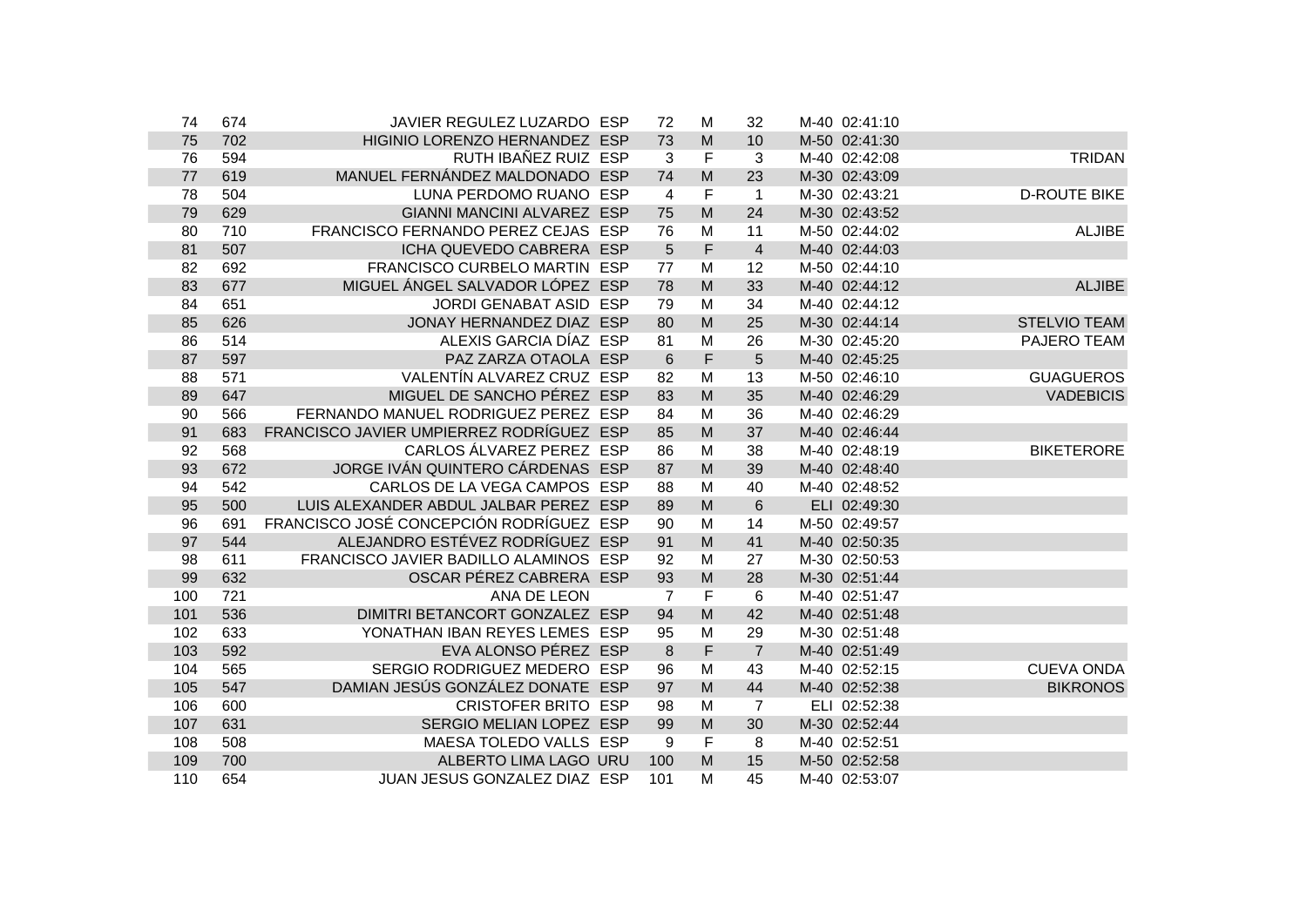| 111 | 551 | DAVID HERNÁNDEZ HERRERA ESP            | 102 | M           | 46             | M-40 02:54:57 | <b>KDANCIA</b>               |
|-----|-----|----------------------------------------|-----|-------------|----------------|---------------|------------------------------|
| 112 | 540 | MIGUEL ÁNGEL CONFORTO DENIZ            | 103 | M           | 47             | M-40 02:55:58 | <b>BLUE POWER</b>            |
| 113 | 687 | JULIO ARIAS CORRALES ESP               | 104 | M           | 16             | M-50 02:56:10 |                              |
| 114 | 516 | SAULO GONZÁLEZ ARENCIBIA ESP           | 105 | M           | 31             | M-30 02:57:14 |                              |
| 115 | 682 | IVÁN TRUJILLO MELCHOR ESP              | 106 | M           | 48             | M-40 02:57:49 |                              |
| 116 | 591 | CAROLINA AGUILAR ESP                   | 10  | F           | 9              | M-40 02:59:04 |                              |
| 117 | 708 | MANUEL PERDOMO PERDOMO ESP             | 107 | M           | 17             | M-50 02:59:04 |                              |
| 118 | 675 | CARLOS REINA VERGE ESP                 | 108 | M           | 49             | M-40 02:59:22 | <b>AUTOBUSES MORENO BIKE</b> |
| 119 | 670 | RAUL MORENO GONZALEZ ESP               | 109 | M           | 50             | M-40 02:59:22 | <b>AUTOBUSES MORENO BIKE</b> |
| 120 | 676 | ERNESTO ROMERO QUESADA ESP             | 110 | M           | 51             | M-40 02:59:24 |                              |
| 121 | 712 | JUAN SEVERIANO RODRIGUEZ DONIZ ESP     | 111 | M           | 18             | M-50 02:59:26 |                              |
| 122 | 723 | KATARÍNA KUPCOVÁ                       | 11  | F           | 2              | M-30 03:00:55 | <b>ARISTA</b>                |
| 123 | 573 | LUIS ENRIQUE CABRERA HERNANDEZ ESP     | 112 | M           | 19             | M-50 03:01:25 | <b>GUAGUEROS</b>             |
| 124 | 509 | <b>DORIS KRIMM ESP</b>                 | 12  | $\mathsf F$ | $\overline{1}$ | M-50 03:01:31 |                              |
| 125 | 680 | <b>IVAN SANTILLO ESP</b>               | 113 | M           | 52             | M-40 03:01:39 |                              |
| 126 | 693 | FERNANDO DELGADO GONZÁLEZ ESP          | 114 | M           | 20             | M-50 03:01:54 |                              |
| 127 | 613 | DAILOS CABRERA GONZALEZ ESP            | 115 | M           | 32             | M-30 03:02:31 |                              |
| 128 | 659 | ANGEL INFANTE SANCHEZ ESP              | 116 | M           | 53             | M-40 03:02:51 |                              |
| 129 | 593 | JENNIFER FELIPE CURBELO ESP            | 13  | F           | 10             | M-40 03:02:57 |                              |
| 130 | 610 | ARMIDE ARENCIBIA VIERA ESP             | 117 | M           | 33             | M-30 03:03:35 |                              |
| 131 | 646 | ORLANDO DE LEON BRITO ESP              | 118 | M           | 54             | M-40 03:05:17 |                              |
| 132 | 537 | MIGUEL ANGEL CABRERA PEREZ ESP         | 119 | M           | 55             | M-40 03:06:26 | <b>GUAGUEROS</b>             |
| 133 | 689 | ALFREDO CABRERA MORALES ESP            | 120 | M           | 21             | M-50 03:06:26 |                              |
| 134 | 695 | JOSE FERNANDEZ ABAD ESP                | 121 | M           | 22             | M-50 03:06:34 |                              |
| 135 | 688 | JOSÉ-ANDRÉS BLANCO SANCHEZ ESP         | 122 | M           | 23             | M-50 03:06:55 |                              |
| 136 | 523 | FRANCISCO ENRIQUE LOBATO RODRÍGUEZ ESP | 123 | M           | 34             | M-30 03:07:35 |                              |
| 137 | 511 | ALEJANDRO BOLAÑOS BUENO ESP            | 124 | M           | 35             | M-30 03:07:35 | <b>LOS MISERABLES</b>        |
| 138 | 640 | OCTAVIO ARENCIBIA QUINTANA ESP         | 125 | M           | 56             | M-40 03:07:59 | <b>BIKETHERORE</b>           |
| 139 | 546 | MAXIMIANO GIL CABRERA ESP              | 126 | M           | 57             | M-40 03:08:37 | <b>MAXOBIKE</b>              |
| 140 | 673 | ANTONIO JESUS RAMOS VIERA ESP          | 127 | M           | 58             | M-40 03:09:39 | <b>TARAJAL BIKE</b>          |
| 141 | 598 | JUDITH DE LEON MARTIN ESP              | 14  | $\mathsf F$ | 2              | M-50 03:10:06 |                              |
| 142 | 660 | OSCAR LUIS JORGE RODRIGUEZ ESP         | 128 | M           | 59             | M-40 03:11:06 |                              |
| 143 | 636 | JUAN LUIS PEREZ BENITEZ ESP            | 129 | M           | 60             | M-40 03:11:38 |                              |
| 144 | 603 | CRISTIAN HERNANDEZ GARCIA ESP          | 130 | M           | 8              | ELI 03:12:13  |                              |
| 145 | 560 | RAUL PÉREZ GONZALEZ ESP                | 131 | M           | 61             | M-40 03:12:36 | <b>MACACO</b>                |
| 146 | 622 | JOSE YERAY GALVAN OJEDA ESP            | 132 | M           | 36             | M-30 03:13:22 |                              |
| 147 | 604 | JOSE MIGUEL IZQUIERDO MURO ESP         | 133 | M           | 9              | ELI 03:13:27  |                              |